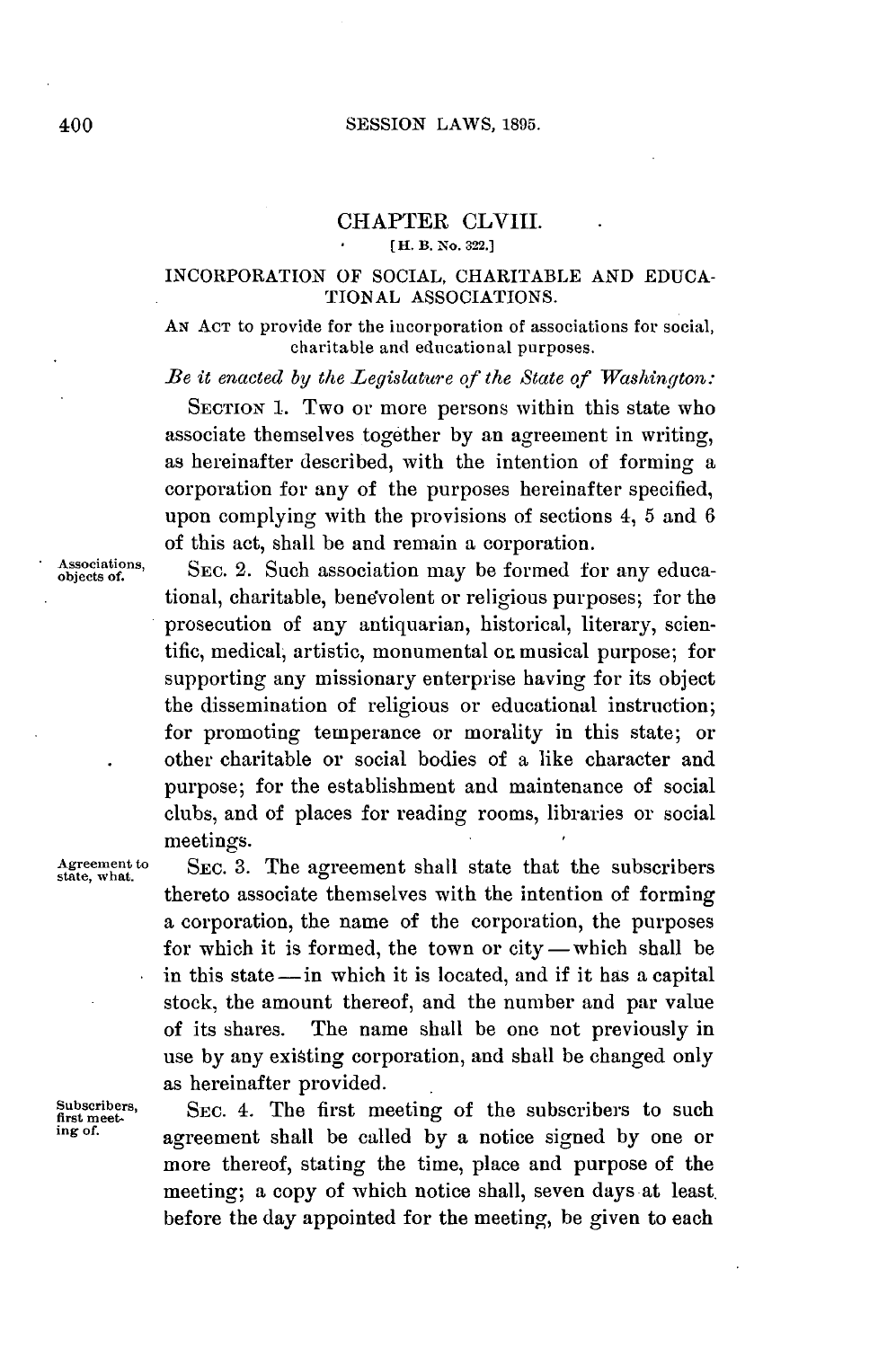subscriber, or left at his usual place of business or place of residence, or deposited in the postoffice, postpaid, and addressed to him at his usual place of business or of residence. And whoever gives such notices shall make affidavit of his doings, which shall be recorded in the records of the corporation.

SEC. 5. At such first meeting, including any necessary Temporary or reasonable adjournment, an organization shall be effected **duties of. by** the choice **by** ballot of a temporary secretary, and **by** the adoption of by-laws, and the election of a president, secretary, treasurer and a board of trustees, not less than three nor more than fifteen in number, and such other officers as may be provided for **by** the by-laws. But at such first meeting no person shall be eligible as an officer or trustee who has not subscribed to the agreement of association. The temporary secretary shall make and attest a record of the proceedings until the secretary has been chosen.

SEC. **6.** The president, secretary and a majority of the **certificate** trustees shall forthwith make, sign and swear to a certifi- what flat and swear to a certifical and swear flat cate setting forth a true copy of the agreement of association, with the names of the subscribers thereto, the date of the first meeting and the successive adjournments thereof, **if** any, and shall file such certificate in the office of the county auditor of the county wherein the organization is effected and in the office of the secretary of state, who, **Filing fee.** upon payment of a fee of five dollars, shall cause the same to be recorded in a book to be kept for that purpose, and shall thereupon issue a certificate in the following form:

# **STATE** OF **WASHINGTON.**

Be it known that, whereas, (here the names of the sub- **Agreement,** form of. scribers to the agreement of association shall be inserted) have associated themselves with the intention of forming a corporation under the name of (here the name of the corporation shall **be** inserted), for the purpose (here the purpose declared in the agreement of association shall be inserted), with **a** capital of (here the amount of the capital stock shall be inserted, or if there is no capital stock this clause shall be omitted), and have complied with the

**-26**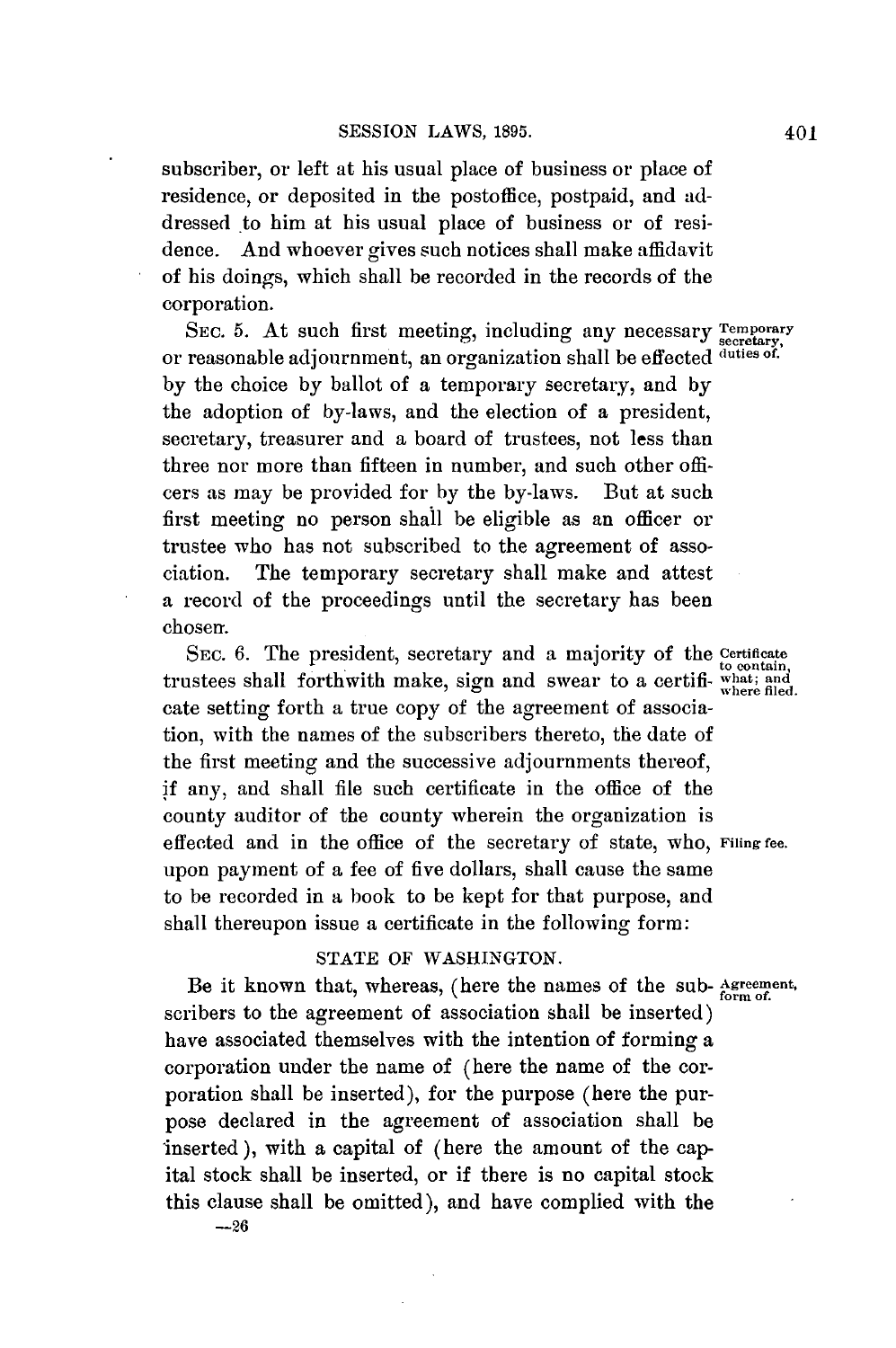provisions of the laws of this state in such case made and provided, as appears from the certificate of the president, secretary and a majority of the trustees of said corpora-Secretary of tion, recorded in this office; now, therefore, I (here the **certificate. certificate**. **name of the secretary shall be inserted**), secretary of the State of Washington, do hereby certify that said (here the names of the subscribers to agreement of association shall be inserted), their associates and successors, are legally organized and established as and are hereby made an existing corporation, under the name of (here the name of the corporation shall be inserted), with the powers, rights and privileges and subject to the limitations, duties and restrictions which **by** law appertain thereto.

> Witness my official signature subscribed and the seal of the State of Washington hereunto affixed, this **..........** day of **............... ,** in the year **................** (In these blanks the day, month and year of execution of the certificate shall be inserted.)

The secretary shall sign the same and cause the seal of the state to be thereto affixed, and such certificate shall be conclusive evidence of the existence of such corporation.  $\begin{array}{ll}\n \text{Certificate} \\
 \text{field with} \\
 \text{outly} \\
 \text{and such sometimes shell further, the same time\n} \\
 \end{array}$ **audior.** and such corporation shall forthwith cause a certified copy of such record to be filed in the office of the auditor of the county wherein such corporation is located.

By-laws to SEC. 7. The corporation may prescribe by its laws the manner in which, and the officers and agents **by** whom the purposes of its incorporation may be carried out. The corporation may hold real and personal estate, and may hire, purchase or erect suitable buildings for its accommodation, to be devoted to the purposes set forth in its agreement of association, and may receive and hold in trust, or otherwise, funds received **by** gift or bequest, to be devoted **by** it to such purposes. And for the purposes of the corporation shall have power to issue its promissory notes, bonds or other obligations, to be secured **by** mortgages on its real estate and other property in such manner as may be provided **by** its by-laws.

**Beneficiaries.** SEc. **8.** The corporation organized for any purpose mentioned in section two may, for the purpose of assisting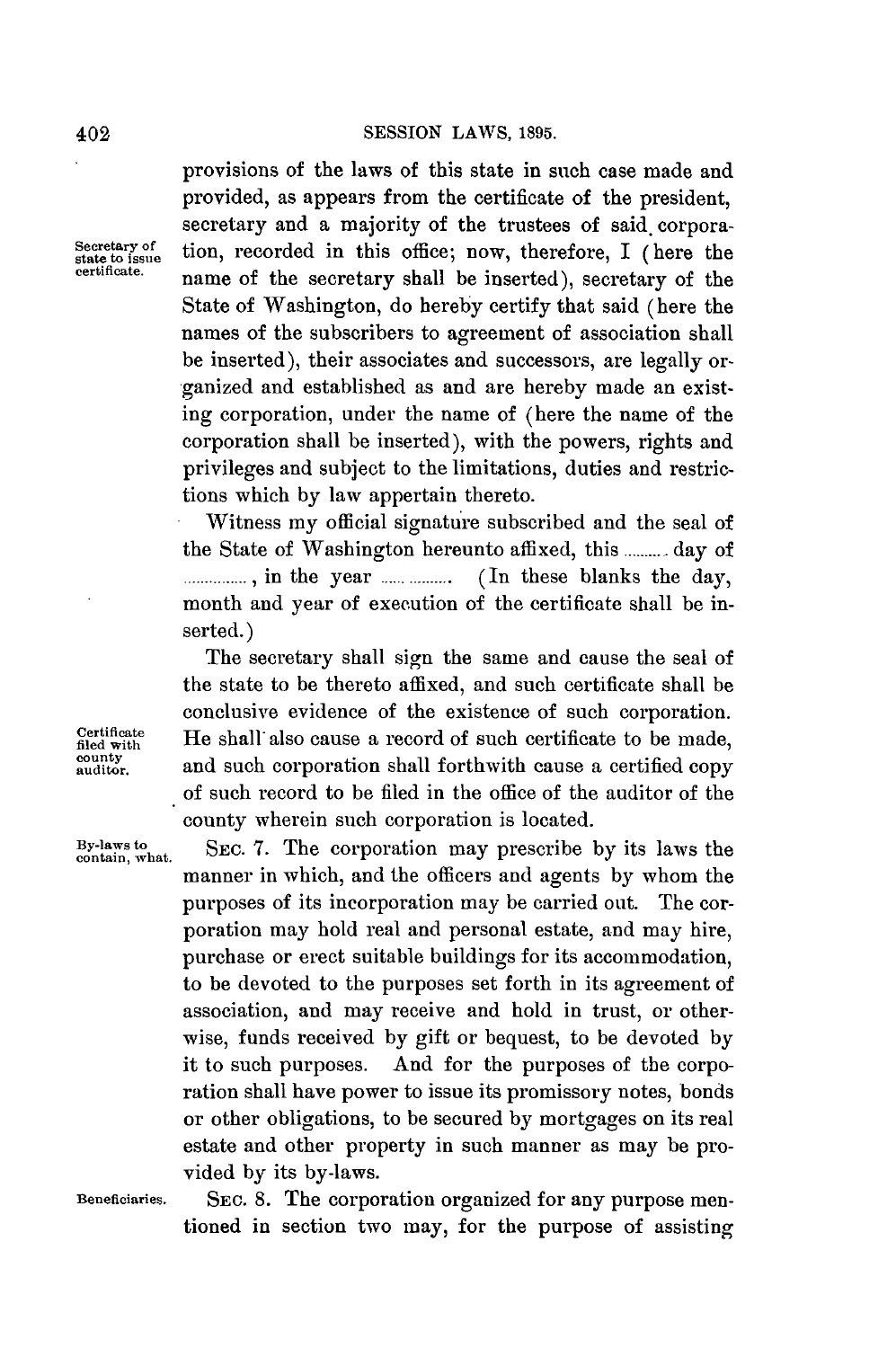widows, orphans or other persons dependent upon deceased members, provide in its by-laws for the payment **by** each member of a fixed sum, to be held **by** such association until the death of a member occurs, and then to be forthwith paid to the person or persons entitled thereto; and such fund so held shall not be liable to attachment **by** garnishment or other process. And the associations may be formed under this act for the purpose of rendering assistance to such persons, and in the manner herein specified.

**SEC. 9.** Any such beneficiary corporation or society may **Death fund.** hold at any one time as a death fund, belonging to the beneficiaries of anticipated deceased members, an amount not exceeding one assessment from a general or unlimited membership, or an amount not exceeding in the aggregate one assessment from each limited class or division of its members: *Provided,* That nothing in this section shall be held to restrict such fund to less than ten thousand dollars. Such funds, while held in trust, shall be deposited in safe banking institutions, subject to sight drafts for distribution to the beneficiaries aforesaid.

SEC. 10. The provisions of the general laws relating to **Exempt from**<br>life insurance companies shall not apply to such beneficiary *insurance* corporations, associations and societies.

SEC. 11. Nothing contained in this act shall affect the Not retroexistence of any association or corporation heretofore formed under the provisions of any law in this state for any of the purposes mentioned in section two of this act, [and] any such corporation may, at a meeting called for the purpose, vote to adopt the provisions of this act, and upon Preexisting so voting and complying with the provisions of this see- **may adopt.** tion shall have the powers and privileges and be subject to the duties and obligations of corporations formed under this act. After so voting the corporation may file with the secretary of the state a certificate signed and sworn to **by** its president, secretary, and a majority of its board of trustees, setting forth a copy of its articles of incorporation and of said vote, and the date of the meeting at which the vote was adopted, and the secretary of state, upon payment of a fee of five dollars, shall cause the same to be recorded, and shall issue a certificate in the following form: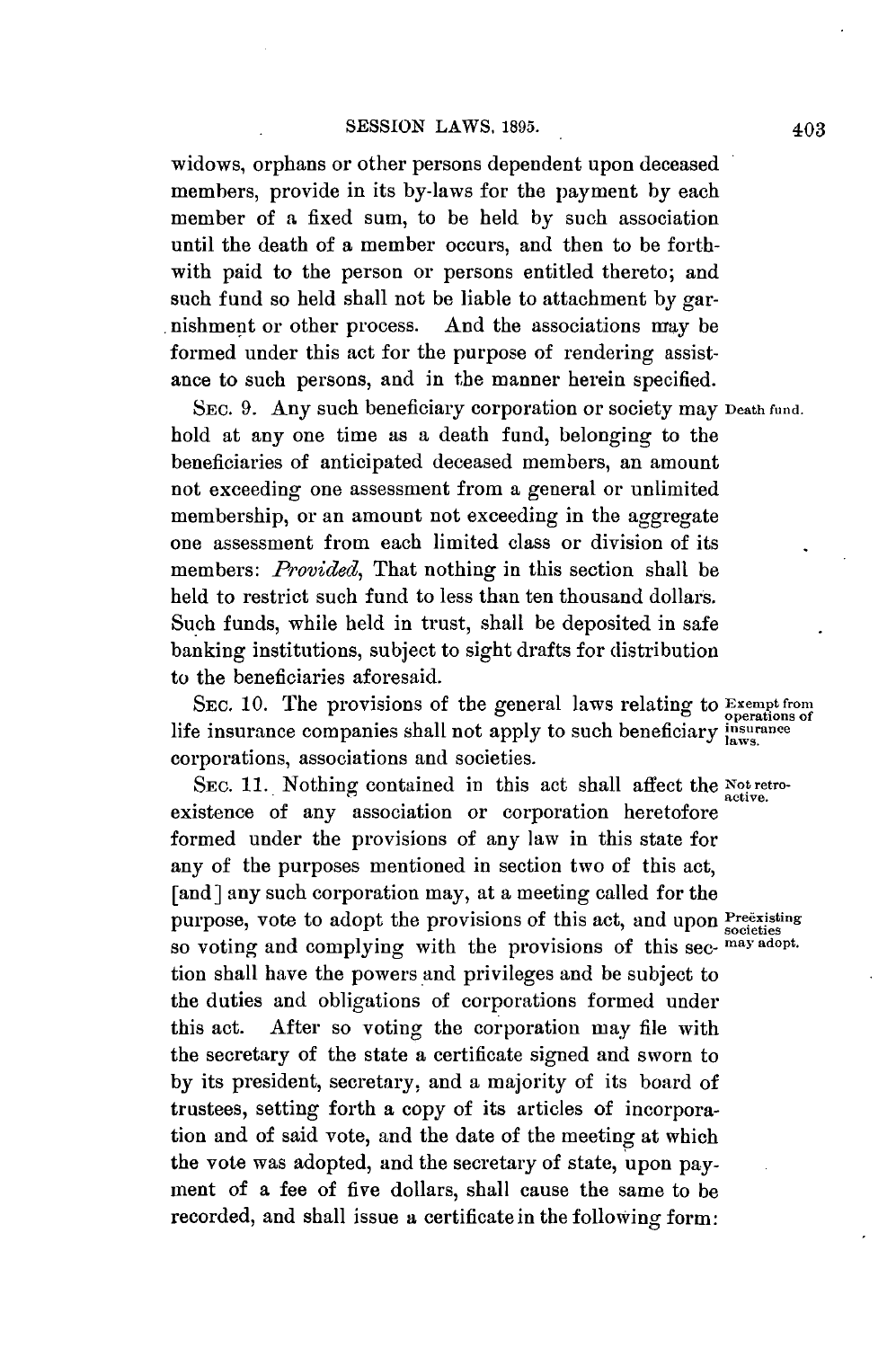#### **SESSION** LAWS, **1895.**

#### **STATE** OF **WASHINGTON.**

Certificate to **Be it known that, whereas, (here the names of the original contain, what.** incorporators shall be inserted) have formally associated themselves with the intention of forming a corporation under the name of (here the name of the incorporation shall be inserted) for the purpose (here the purpose declared in the original articles of incorporation shall be inserted), under the provisions of (here the designation of the statute under the provisions of which organization was effected, shall be inserted), with a capital of (here theamount of capital stock as it stands fixed at the date of the certificate, shall be inserted; or if there is no capital stock this clause shall be omitted), and the provisions of the laws in this state in such case made and provided have been complied with, as appears from a certificate of the proper officers of said corporation, recorded **[in]** this office;  $S_{\text{set}}$ <br>
state to issue<br>  $S_{\text{set}}$  **now, therefore, I** (here the name of the secretary is to be<br>  $S_{\text{set}}$  and  $S_{\text{set}}$  and  $S_{\text{set}}$  and  $S_{\text{set}}$  and  $S_{\text{set}}$  and  $S_{\text{set}}$  and  $S_{\text{set}}$  and  $S_{\text{set}}$  and  $S_{\text{set}}$  inserted), secretary of the State of Washington, do hereby certify that said (here the name of the corporation shall be inserted) is legally organized and established as an existing corporation, with the powers, rights and privileges, and subject to the limitations, duties and restrictions which **by** law appertain thereto.

Witness my official signature hereunto subscribed and the seal of  $\lceil$  the  $\rceil$  State of Washington hereunto affixed, this **........** day of **...... ,** in the year **.......** (In these blanks the day, month and year of execution of the certificate shall be inserted.)

This certificate shall be signed, sealed and recorded, and filed in the same manner, and shall have the same **ef**fect as the certificate provided in section six.

Agreement, SEC. 12. Whenever it is desired to amend in any particular within the scope of this act, the provisions of the articles of agreement of any corporation organized or qualified under this act, such amendment or amendments shall be effected **by** the filing with the secretary of state of a certificate signed and sworn to **by** the president, secretary and a majority of the board of' trustees, which certificate shall be authorized **by** a vote of at least two-thirds of the stockholders or members of the corporation at a meeting

404